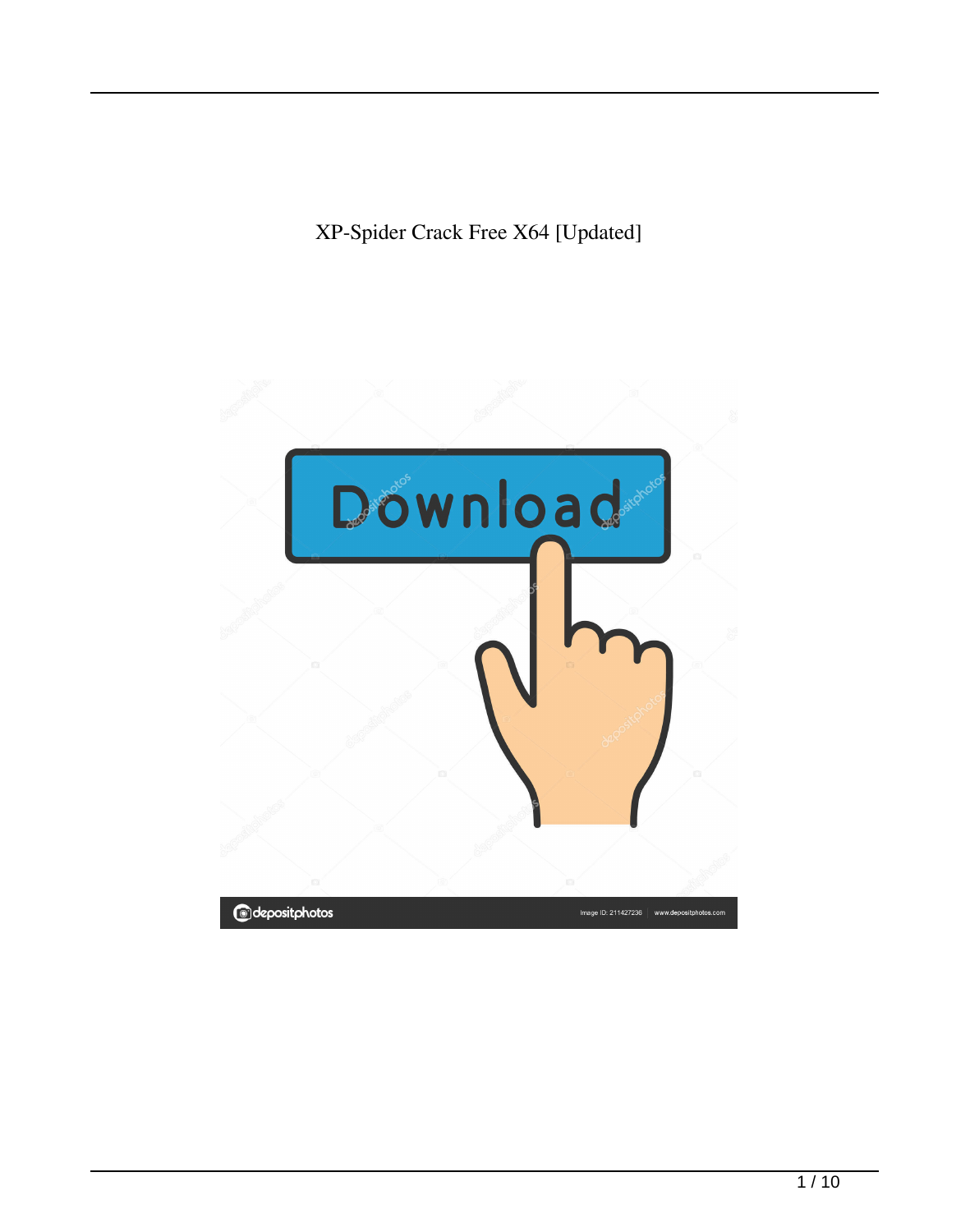## **XP-Spider Crack X64 [2022]**

Rating: XP-Spider Torrent Download Publisher's Description: XP-Spider Crack Keygen is a tool that allows you to make some performance tweaks on your Windows XP computer. The software doesn't need to be installed and leaves the system registry unaltered, which means it is portable. Consequently, you can place XP-Spider on a removable device and run it on another PC with no effort. The user interface of the program is clean and simple. You can configure options when it comes to the graphics, system, Internet, and others. You can disable the Windows button comments and balloon tips, enable fast menu's, show "Copy to" and "Move to" in the file menu, enable a prefetcher and fast application shutdown, disable memory paging, upgrade large system cache, boost network browsing and make the "Lock computer" shortcut visible. Also, you can boost the DNS connection, disable the task scheduler, as well as enable unlimited Internet simultaneous downloads and MP3 conversion. Furthermore, you can launch "System Restore" and "Disk Cleaner", as well as initiate advanced tools which focus on computer management, shared folders, group policies, local users and groups, services, Windows object management,.NET Framework configuration, and performance monitor. The program uses a low amount of system resources. We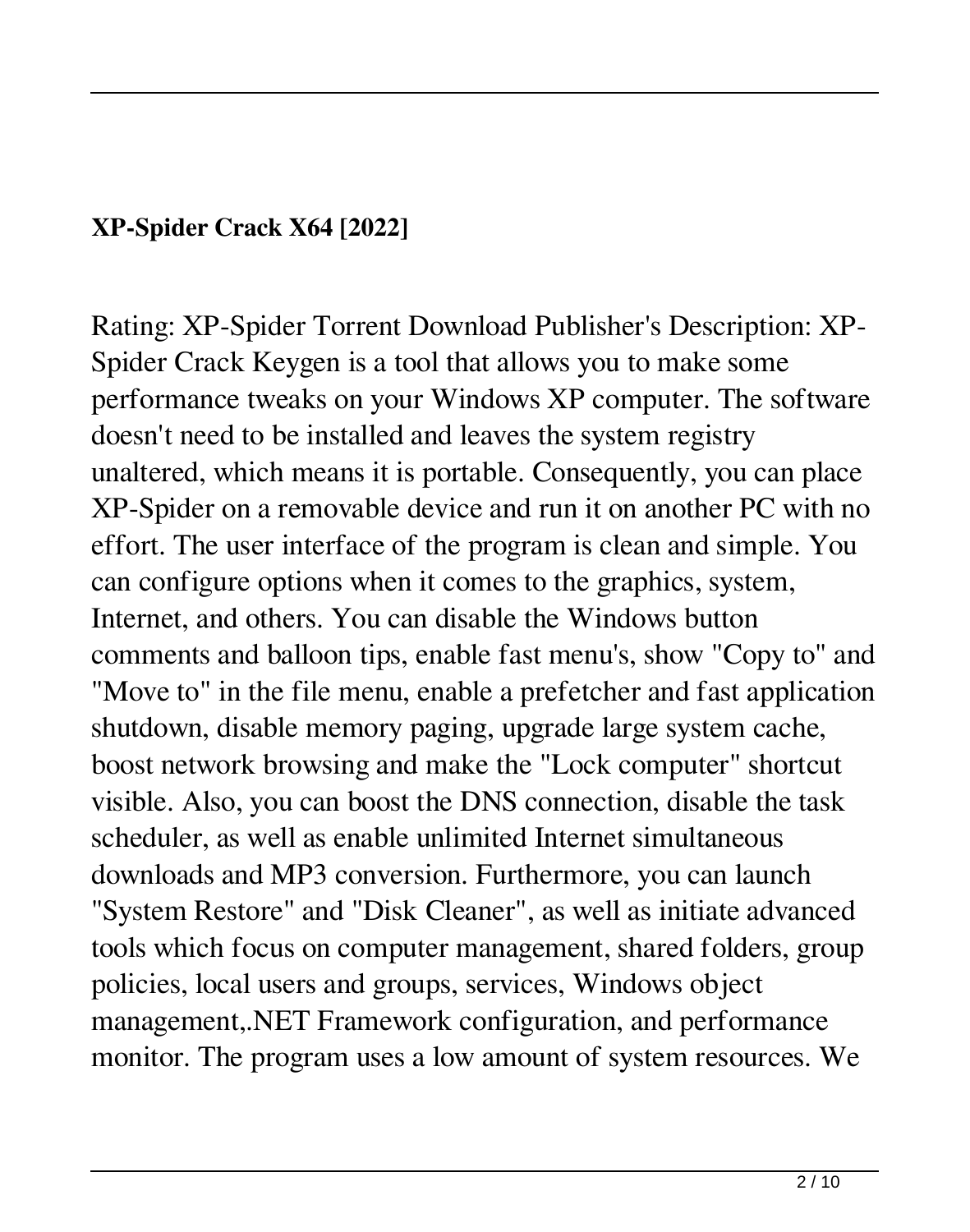would have liked to see more tweaking options and fewer shortcuts to the Windows applications (e.g. System Restore). At least we haven't come across any errors during our tests. All in all, XP-Spider aims to be the ultimate software for modifying the Windows XP behavior, but it needs a lot of work. We recommend it mainly to experienced users. XP-Spider is a tool that allows you to make some performance tweaks on your Windows XP computer. The software doesn't need to be installed and leaves the system registry unaltered, which means it is portable. Consequently, you can place XP-Spider on a removable device and run it on another PC with no effort. The user interface of the program is clean and simple. You can configure options when it comes to the graphics, system, Internet, and others. You can disable the Windows button comments and balloon tips, enable fast menu's, show "Copy to" and "Move to" in the file menu, enable a prefetcher and fast application shutdown, disable memory paging, upgrade large system cache, boost network browsing and make the "Lock computer" shortcut visible. Also, you can boost

# **XP-Spider X64**

- Enable and configure common XP tweaks - Disables the Windows button comments and balloon tips - Enables fast menu's - Disables the "Copy to" and "Move to" options in the file menu -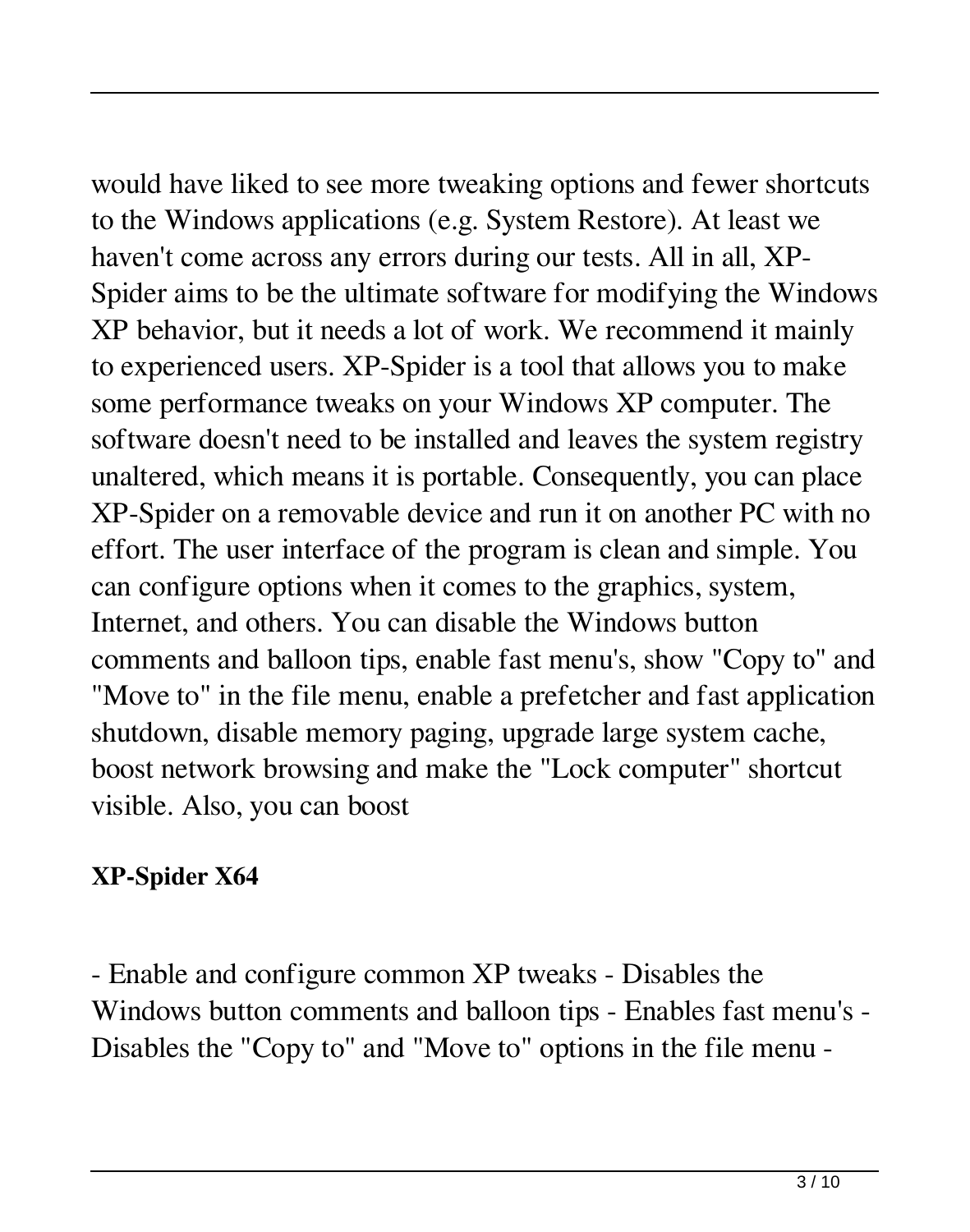Enables the prefetcher - Disables memory paging - Boosts the system cache - Disables the "Lock computer" shortcut - Disables the task scheduler - Unlocks the "Lock computer" shortcut - Disables the computer shutdown - Disable the "Stop" button - Disable the fast application shutdown - Unlocks the "Stop" button - Unlocks the "Lock computer" shortcut - Enables fast DNS connection - Disables the task scheduler - Enables the Microsoft Network - Enables Internet simultaneous downloads - Unlocks the "Stop" button - Boosts the system cache - Enables the fast application shutdown - Disables memory paging - Boosts the network browsing - Enables Internet simultaneous downloads - Unlocks the "Lock computer" shortcut - Enables the Microsoft Network - Enables Internet simultaneous downloads - Enables fast Internet connection - Enables the "Stop" button - Disables the task scheduler - Unlocks the "Stop" button - Enables the "Lock computer" shortcut - Disables the Task Scheduler - Disables the "Stop" button - Enables memory paging - Unlocks the "Stop" button - Disables memory paging - Disables the "Stop" button - Disables memory paging - Enables Internet simultaneous downloads - Unlocks the "Stop" button - Boosts the system cache - Enables the Internet simultaneous downloads - Enables the "Stop" button - Disables memory paging - Enables memory paging - Disables memory paging - Enables Internet simultaneous downloads - Disables the "Stop" button - Enables memory paging - Enables memory paging - Disables memory paging - Disables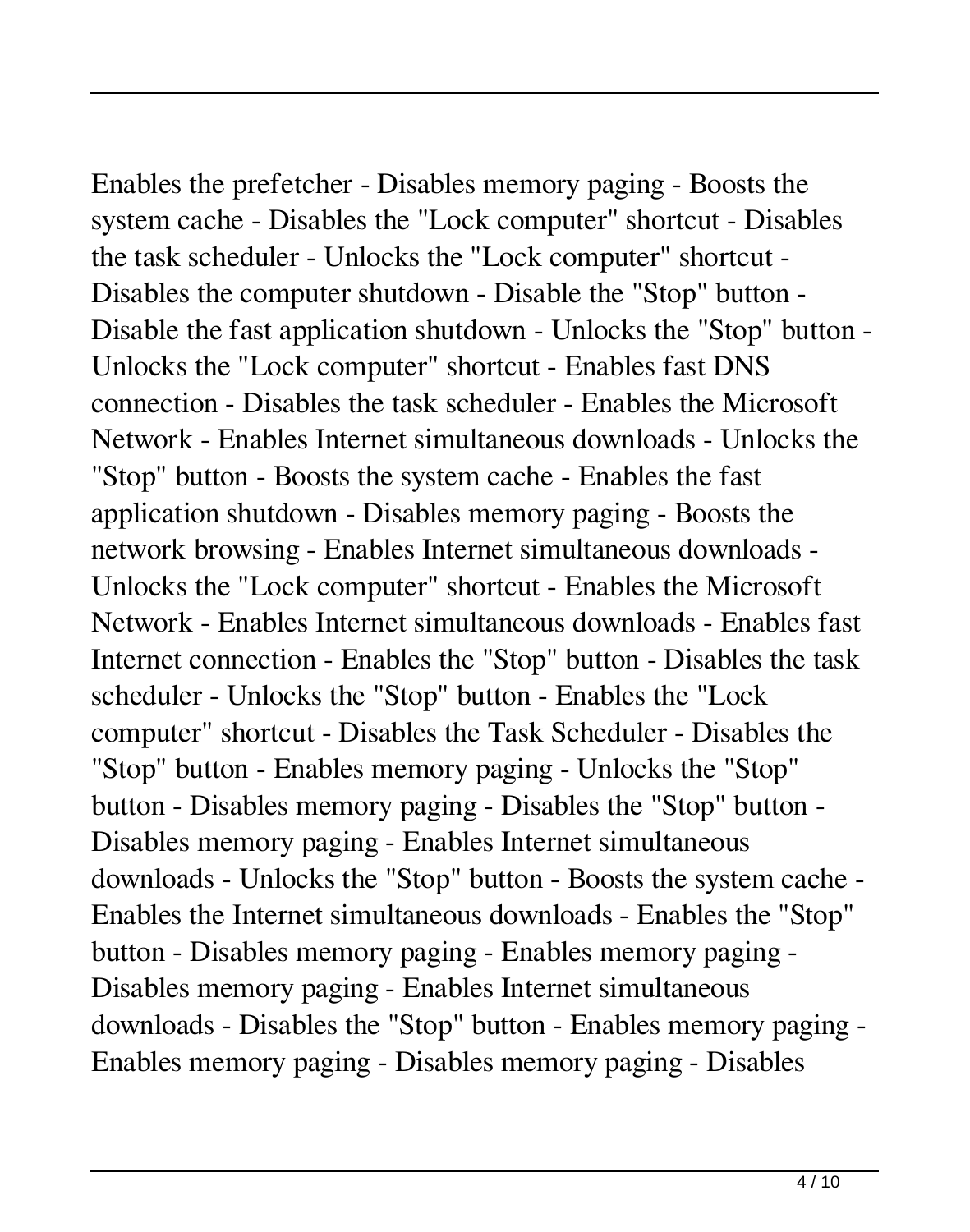memory paging - Enables the "Stop" button - Boosts the system cache - Enables the "Stop" button - Disables memory paging - Enables memory paging - Disables memory paging - Disables memory paging - Disables memory paging - Disables memory paging - Enables the "Stop" 81e310abbf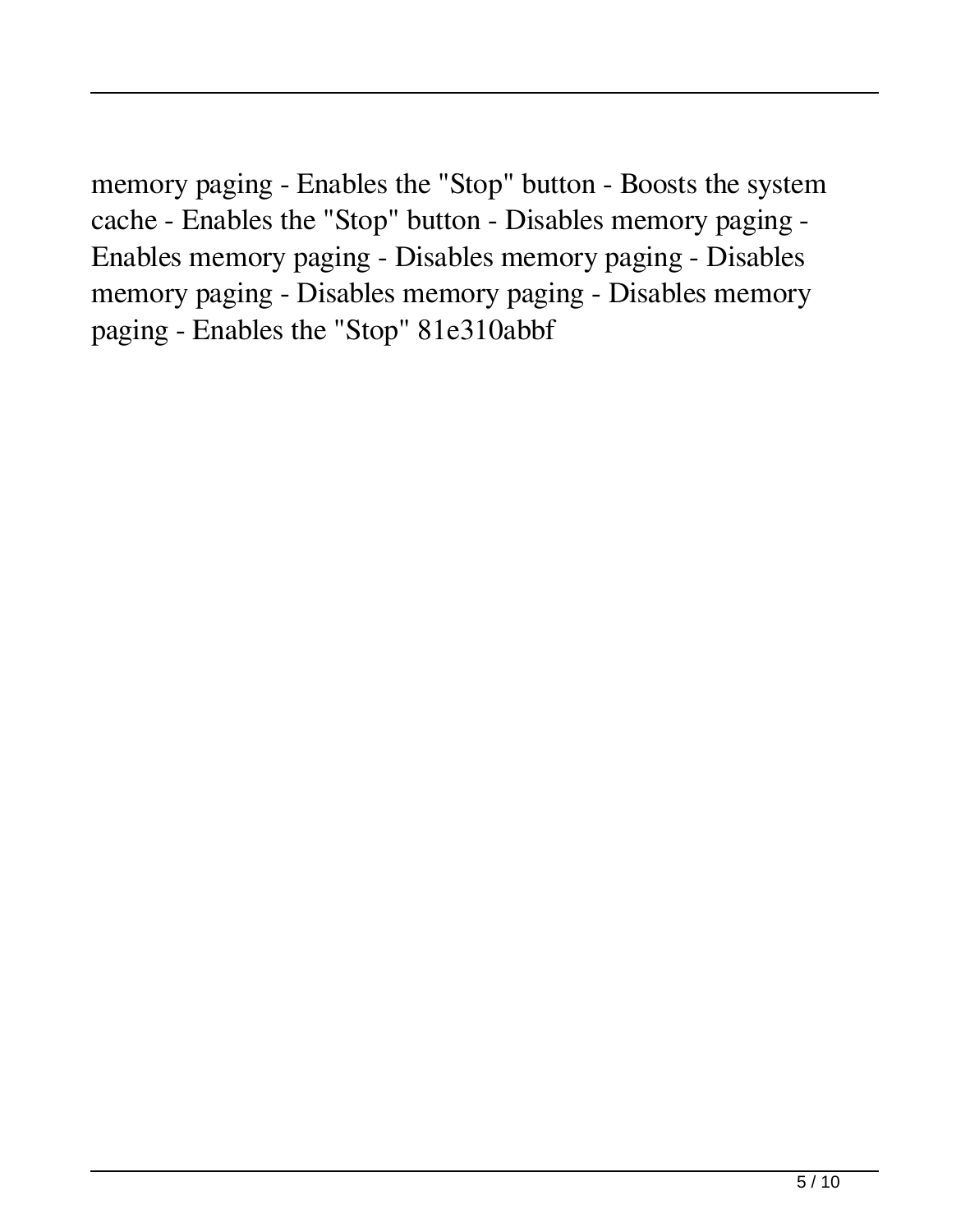## **XP-Spider Torrent Free Download For PC [Latest 2022]**

XP Spider is a tool that allows you to make some performance tweaks on your Windows XP computer. The software doesn't need to be installed and leaves the system registry unaltered, which means it is portable. Consequently, you can place XP Spider on a removable device and run it on another PC with no effort. The user interface of the program is clean and simple. You can configure options when it comes to the graphics, system, Internet, and others. You can disable the Windows button comments and balloon tips, enable fast menu's, show "Copy to" and "Move to" in the file menu, enable a prefetcher and fast application shutdown, disable memory paging, upgrade large system cache, boost network browsing and make the "Lock computer" shortcut visible. Also, you can boost the DNS connection, disable the task scheduler, as well as enable unlimited Internet simultaneous downloads and MP3 conversion. Furthermore, you can launch "System Restore" and "Disk Cleaner", as well as initiate advanced tools which focus on computer management, shared folders, group policies, local users and groups, services, Windows object management,.NET Framework configuration, and performance monitor. The program uses a low amount of system resources. We would have liked to see more tweaking options and fewer shortcuts to the Windows applications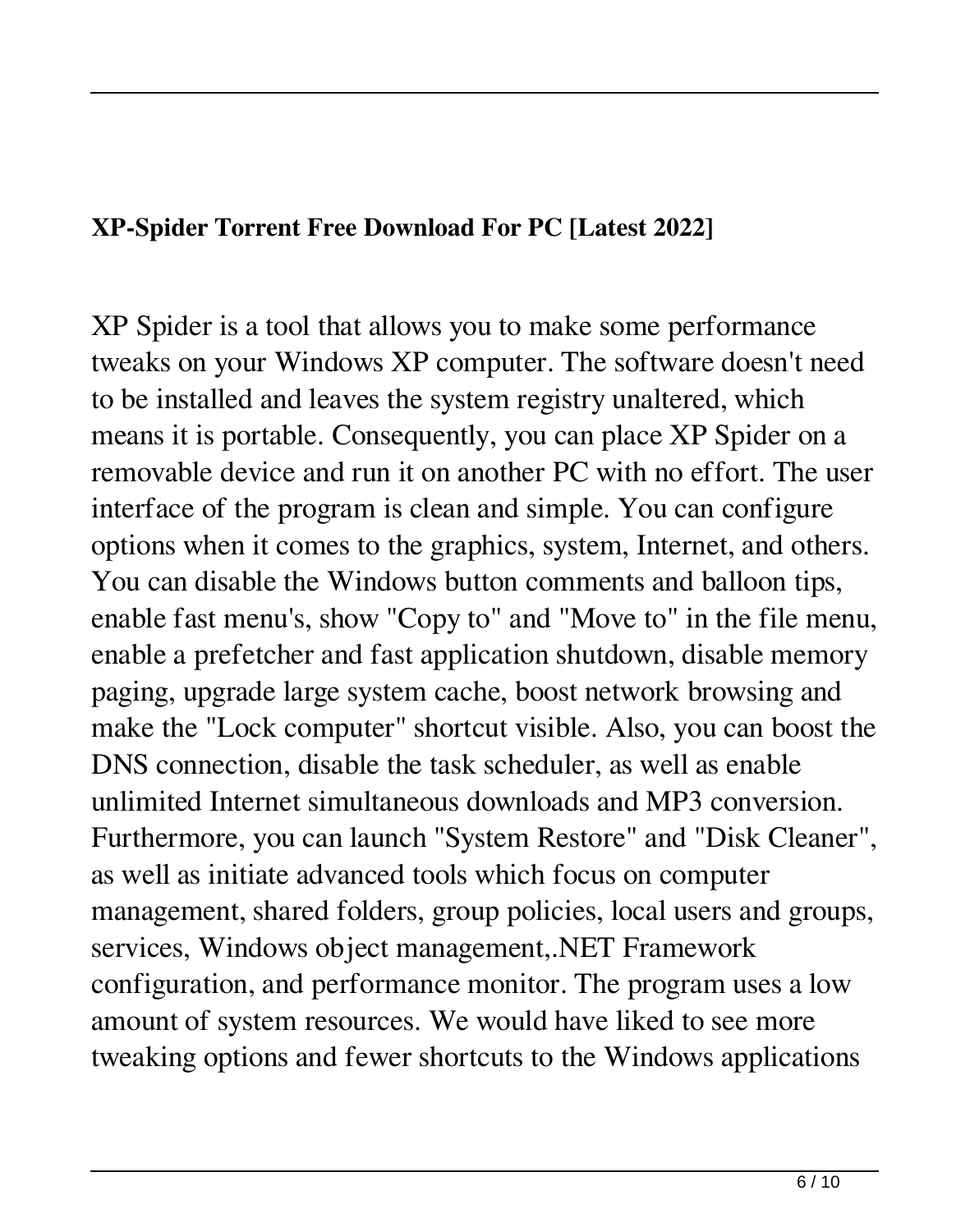(e.g. System Restore). At least we haven't come across any errors during our tests. All in all, XP Spider aims to be the ultimate software for modifying the Windows XP behavior, but it needs a lot of work. We recommend it mainly to experienced users. Homepage: You can find a detailed XP Spider review at: Download: 6.0 2-10 Reviews XP Spider is a tool that allows you to make some performance tweaks on your Windows XP computer. The software doesn't need to be installed and leaves the system registry unaltered, which means it is portable. Consequently, you can place XP Spider on a removable device and run it on another PC with no effort. The user interface of the program is clean and simple. You can configure options when it comes to the graphics, system, Internet, and others

## **What's New in the?**

XP Spider is a tool that allows you to make some performance tweaks on your Windows XP computer. The software doesn't need to be installed and leaves the system registry unaltered, which means it is portable. Consequently, you can place XP Spider on a removable device and run it on another PC with no effort. The user interface of the program is clean and simple. You can configure options when it comes to the graphics, system, Internet, and others. You can disable the Windows button comments and balloon tips,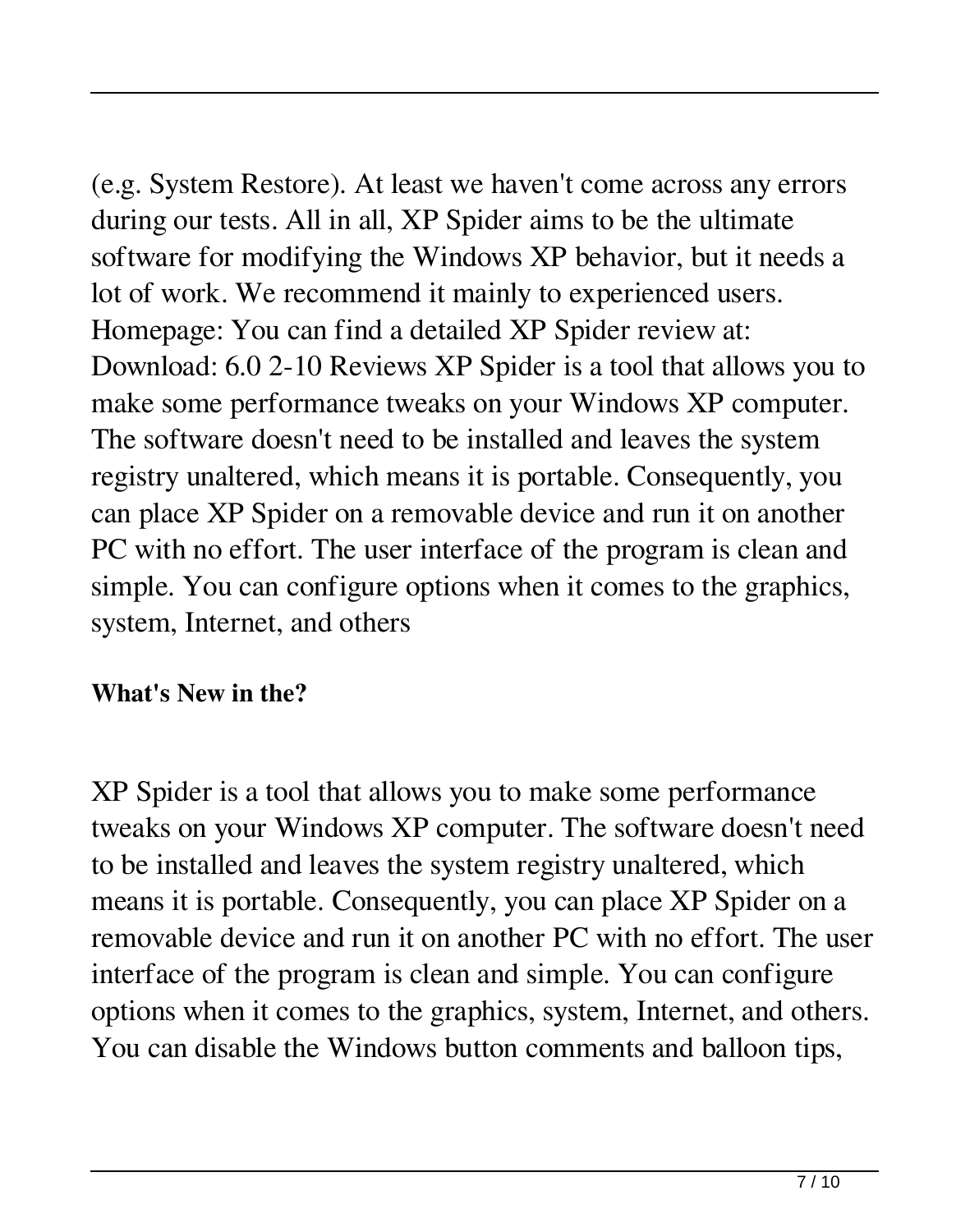enable fast menu's, show "Copy to" and "Move to" in the file menu, enable a prefetcher and fast application shutdown, disable memory paging, upgrade large system cache, boost network browsing and make the "Lock computer" shortcut visible. Also, you can boost the DNS connection, disable the task scheduler, as well as enable unlimited Internet simultaneous downloads and MP3 conversion. Furthermore, you can launch "System Restore" and "Disk Cleaner", as well as initiate advanced tools which focus on computer management, shared folders, group policies, local users and groups, services, Windows object management,.NET Framework configuration, and performance monitor. The program uses a low amount of system resources. We would have liked to see more tweaking options and fewer shortcuts to the Windows applications (e.g. System Restore). At least we haven't come across any errors during our tests. All in all, XP Spider aims to be the ultimate software for modifying the Windows XP behavior, but it needs a lot of work. We recommend it mainly to experienced users. 40.20 MB, 1658 downloads XP Spider 7.20 Full XP Spider is a tool that allows you to make some performance tweaks on your Windows XP computer. The software doesn't need to be installed and leaves the system registry unaltered, which means it is portable. Consequently, you can place XP Spider on a removable device and run it on another PC with no effort. The user interface of the program is clean and simple. You can configure options when it comes to the graphics, system, Internet, and others. You can disable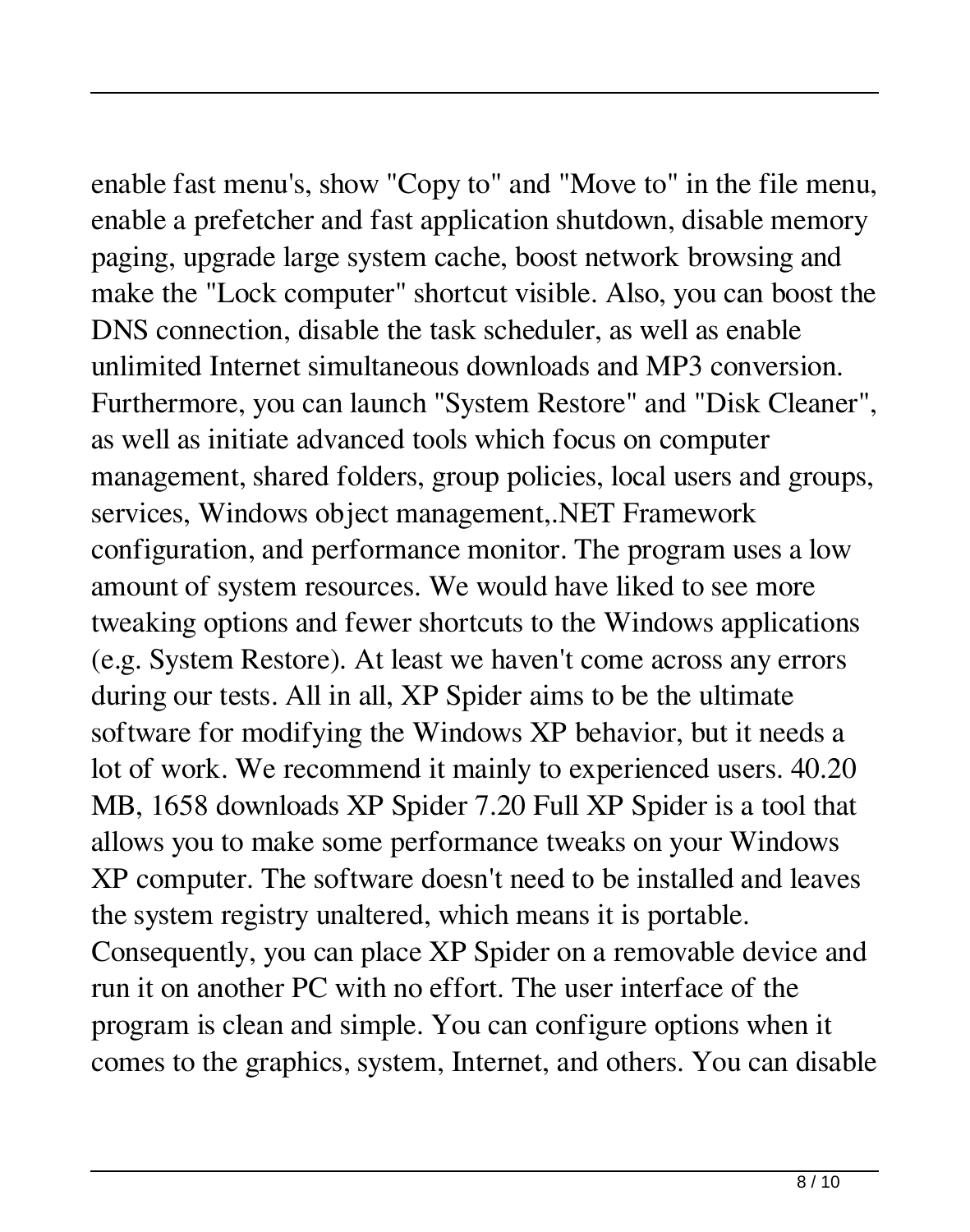the Windows button comments and balloon tips, enable fast menu's, show "Copy to" and "Move to" in the file menu, enable a prefetcher and fast application shutdown, disable memory paging, upgrade large system cache, boost network browsing and make the "Lock computer" shortcut visible. Also, you can boost the DNS connection, disable the task scheduler, as well as enable unlimited Internet simultaneous downloads and MP